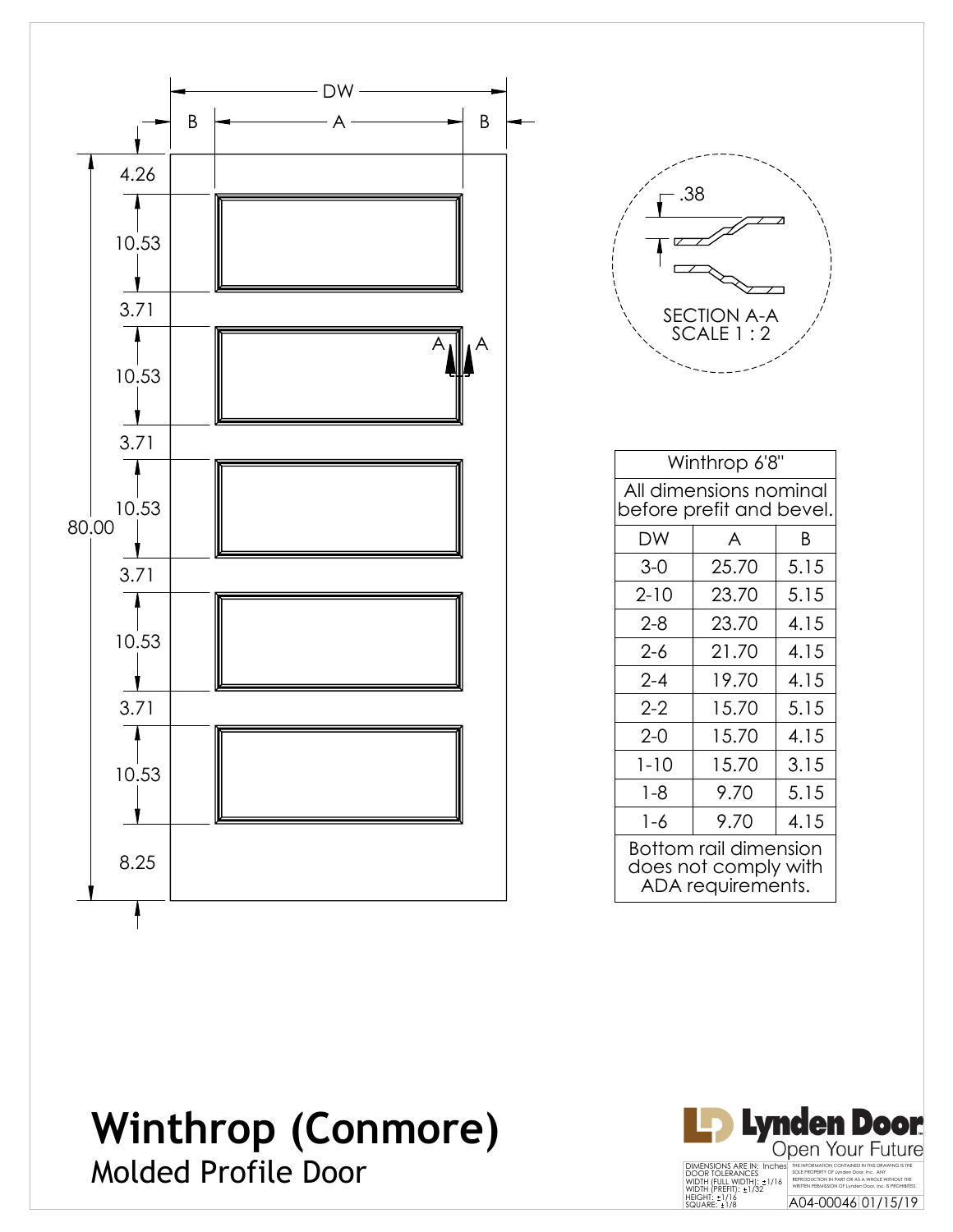

| .38<br>SECTION A-A<br>SCALE 1 : 2 |  |
|-----------------------------------|--|
|                                   |  |

| Winthrop 7'0"                                                 |              |  |  |  |  |
|---------------------------------------------------------------|--------------|--|--|--|--|
| All dimensions nominal<br>before prefit and bevel.            |              |  |  |  |  |
| DW                                                            | A<br>Β       |  |  |  |  |
| $3-0$                                                         | 25.7<br>5.15 |  |  |  |  |
| 5.15<br>$2 - 10$<br>23.7                                      |              |  |  |  |  |
| 4.15<br>$2 - 8$<br>23.7                                       |              |  |  |  |  |
| $2 - 6$<br>21.7<br>4.15                                       |              |  |  |  |  |
| 4.15<br>$2 - 4$<br>19.7                                       |              |  |  |  |  |
| $2 - 2^*$<br>15.7<br>5.15                                     |              |  |  |  |  |
| $2 - 0*$<br>4.15<br>15.7                                      |              |  |  |  |  |
| $1 - 10*$<br>15.7<br>3.15                                     |              |  |  |  |  |
| $1 - 8^*$                                                     | 9.7<br>5.15  |  |  |  |  |
| $1 - 6*$<br>9.7<br>4.15                                       |              |  |  |  |  |
| Bottom rail dimension<br>complies with ADA<br>requirements.   |              |  |  |  |  |
| * Non-Stock, Contact factory for<br>pricing and availability. |              |  |  |  |  |

### **Winthrop (Conmore)** Molded Profile Door

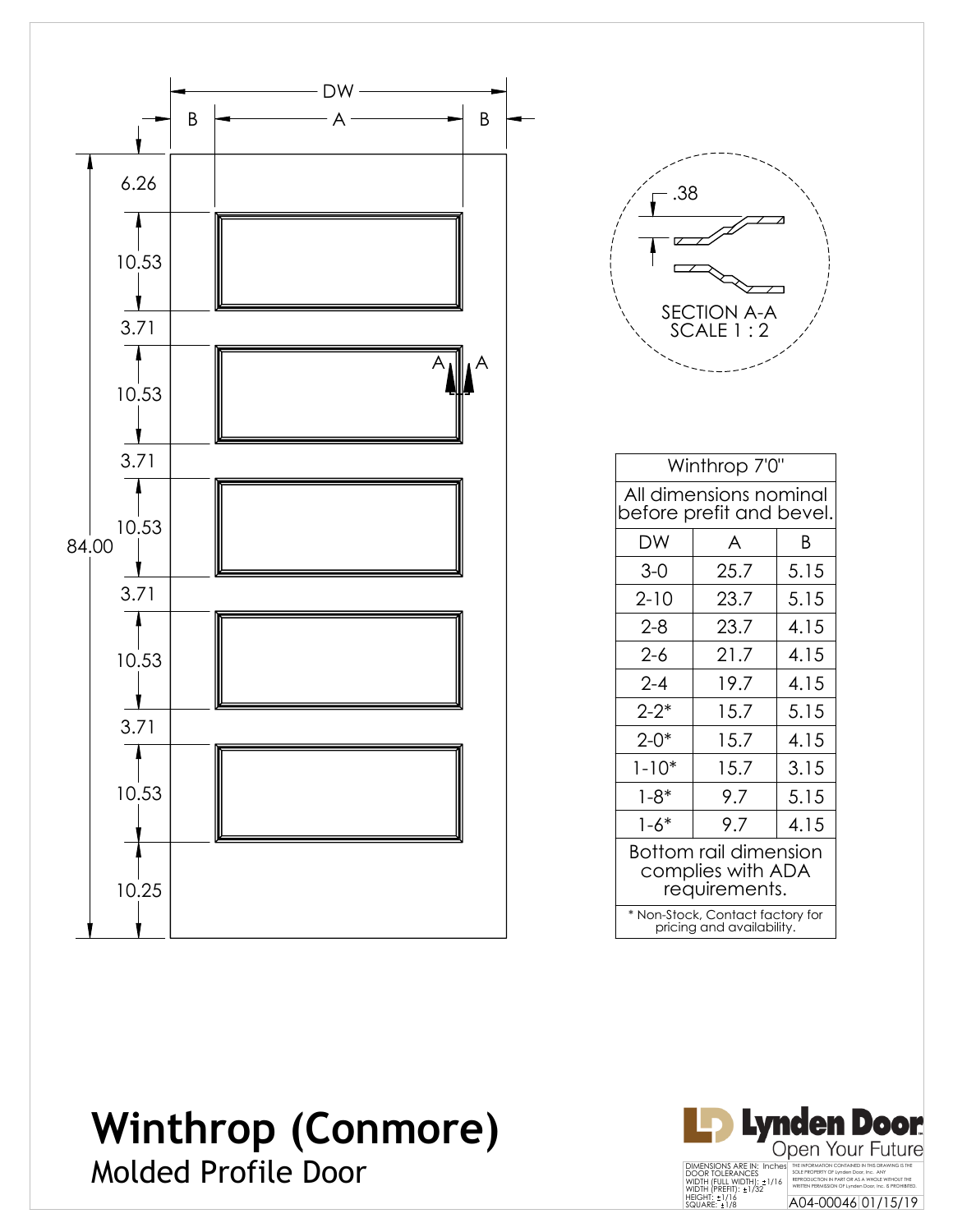

### **Winthrop (Conmore)** Molded Profile Door

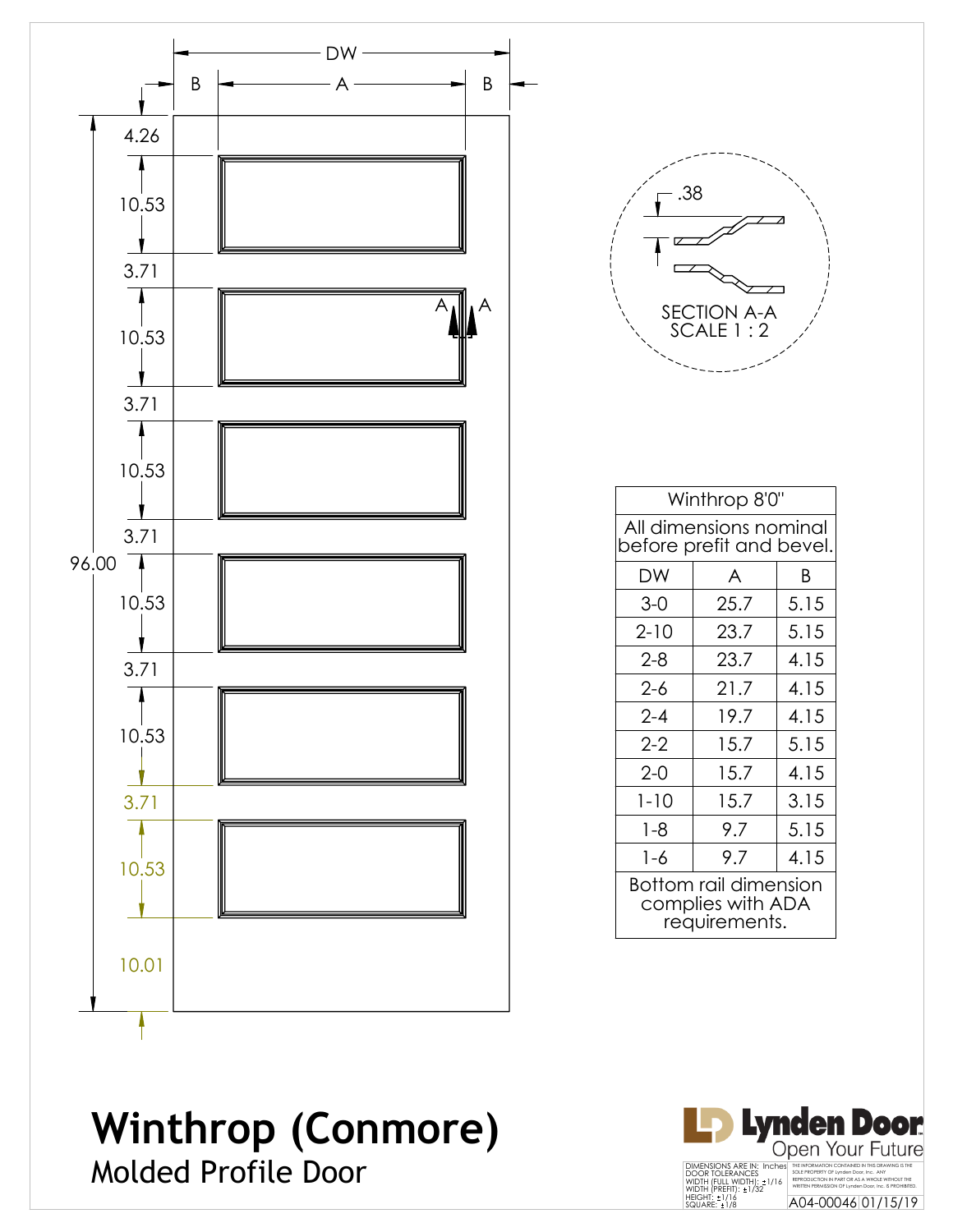

| .38                        |
|----------------------------|
|                            |
| SECTION A-A<br>SCALE 1 : 2 |

| Winthrop Bifold 6'8"                                                                              |      |      |      |  |
|---------------------------------------------------------------------------------------------------|------|------|------|--|
| ΒF                                                                                                | A    | Β    | C    |  |
| $3-0$                                                                                             | 9.09 | 6.41 | 2.25 |  |
| 2-8                                                                                               | 9.09 | 4.41 | 2.25 |  |
| 2-6                                                                                               | 9.09 | 3.41 | 2.25 |  |
| $2 - 4$                                                                                           | 9.09 | 2.41 | 2.25 |  |
| $2-0$                                                                                             | 6.79 | 3.30 | 1.66 |  |
| $1 - 8$                                                                                           | 6.79 | 1.66 | 1.30 |  |
| 1-6                                                                                               | 6.79 | 1.05 | 0.91 |  |
| Use of heavy duty hardware<br>may require additional<br>undercut. Lynden Door<br>standard is 3/4" |      |      |      |  |

## **Winthrop (Conmore)** Molded Profile Bifold

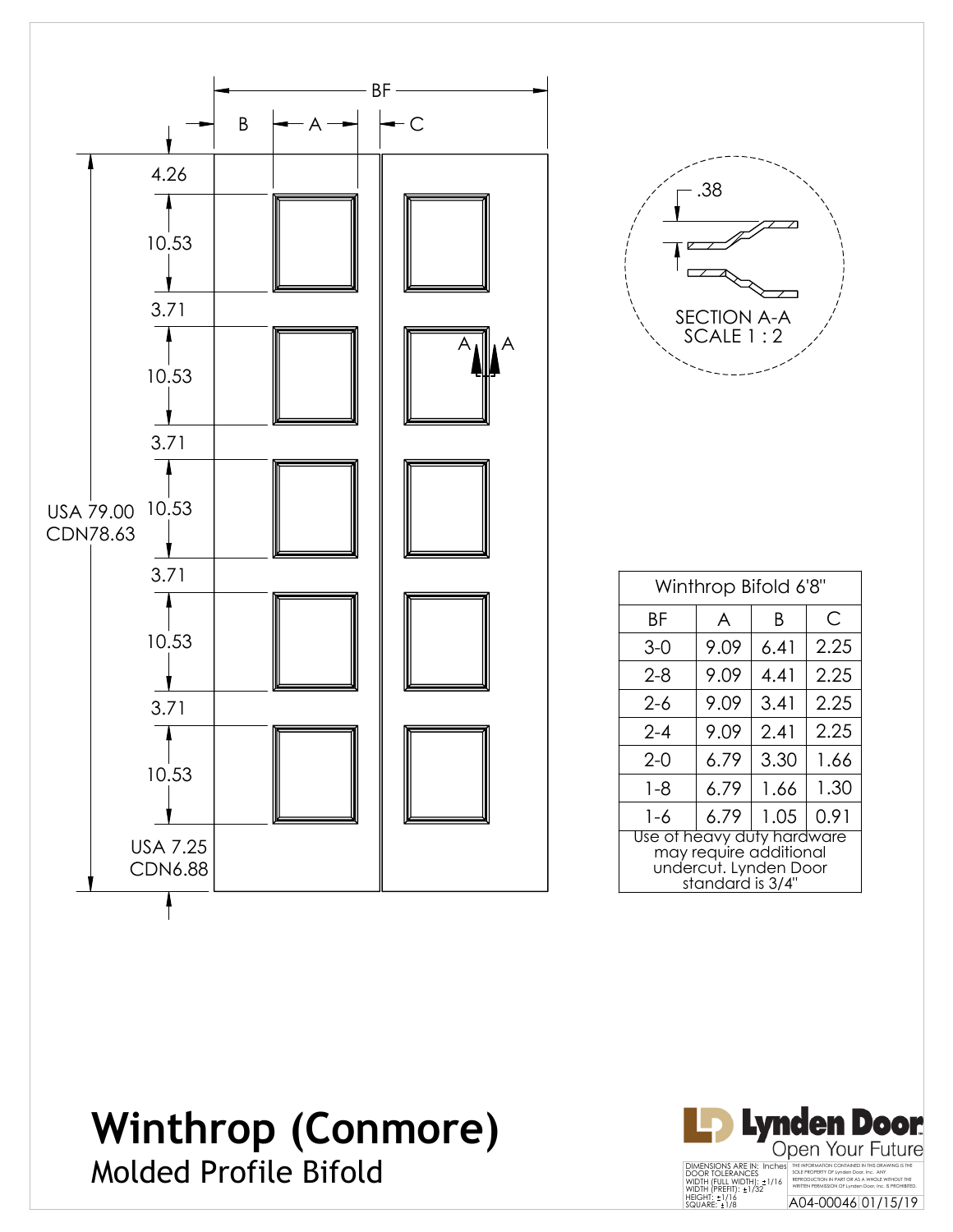

| 38<br>SECTION A-A<br>SCALE 1 : 2 |
|----------------------------------|
|                                  |

| Winthrop Bifold 7'0"                                                                              |      |      |      |  |
|---------------------------------------------------------------------------------------------------|------|------|------|--|
| ΒF                                                                                                | A    | B    | С    |  |
| $3 - 0^*$                                                                                         | 9.09 | 6.41 | 2.25 |  |
| $2 - 8^*$                                                                                         | 9.09 | 4.41 | 2.25 |  |
| 2-6*                                                                                              | 9.09 | 3.41 | 2.25 |  |
| $2 - 4*$                                                                                          | 9.09 | 2.41 | 2.25 |  |
| $2 - 0*$                                                                                          | 6.79 | 3.30 | 1.66 |  |
| 1-8*                                                                                              | 6.79 | 1.66 | 1.30 |  |
| 1-6*                                                                                              | 6.79 | 1.05 | 0.91 |  |
| Use of heavy duty hardware<br>may require additional<br>undercut. Lynden Door<br>standard is 3/4" |      |      |      |  |
| * Non-Stock, Contact factory for<br>pricing and availability.                                     |      |      |      |  |

# **Winthrop (Conmore)** Molded Profile Bifold